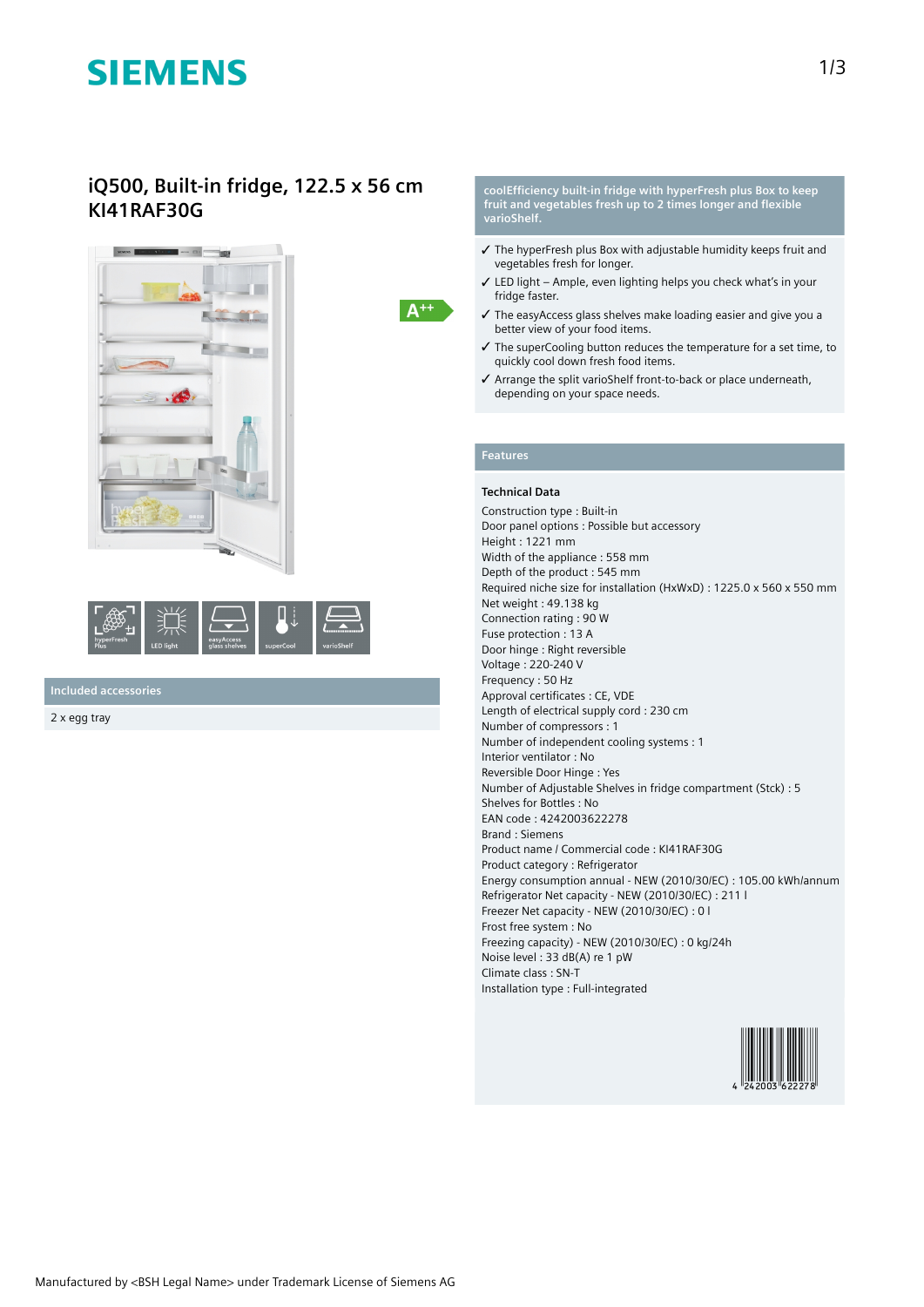

## **iQ500, Built-in fridge, 122.5 x 56 cm KI41RAF30G**

### **Features**

#### **Performance and Consumption**

- Energy Efficiency Class: A++
- Energy consumption: 105 kWh kWh/yr.
- Total net capacity: 211 l litres
- Noise level dB(A) re 1 pW: 33

#### **Design features**

- Right hinged door, door reversible
- Fixed hinge
- Bright interior LED fridge light
- ●
- Electronic LED display
- 1 compressor/1 cooling circuit

#### **Food freshness system**

- VitaControl constant temperature by intelligent sensor technology - Constant temperature control by intelligent sensor technology
- 1 hyperFresh plus box with adjustable humidity keeps fruit and vegetables fresh for longer.
- ●

#### **Key features - Fridge section**

- 6 removable safety glass shelves of which 5 are easy pull out
- 4 door trays, including 1x dairy compartment
- 1 hyperFresh plus box with adjustable humidity keeps fruit and vegetables fresh for longer.
- $\bullet$
- 1 removable door storage compartments.
- Bright interior LED fridge light

#### **Functions**

● Acoustic open door warning system

#### **Dimension and installation**

- Climate class SN-T (suitable for ambient temperatures between 10 to 43°C)
- Connection value 90 W
- Dimensions: 122.1 cm H x 55.8 cm W x 54.5 cm D
- Niche Dimensions: 122.5 cm H x 56 cm W x 55 cm D